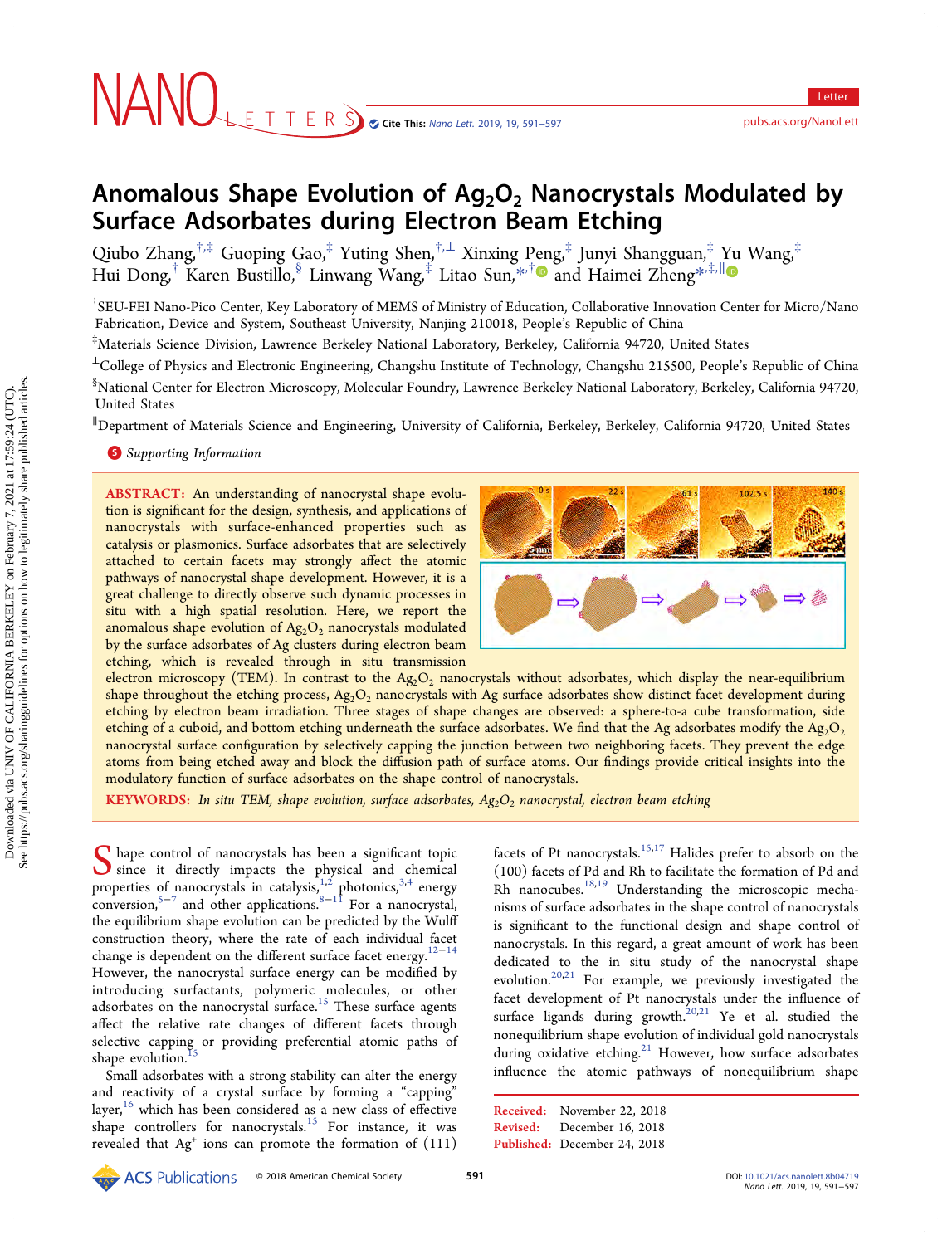<span id="page-1-0"></span>

Figure 1. Near-equilibrium shape evolution of a  $Ag_2O_2$  nanocrystal during electron beam etching. (a) HAADF-STEM image and EELS maps of individual AgVO<sub>3</sub> nanorods decorated with Ag<sub>2</sub>O<sub>2</sub> particles. (b) Sequential HRTEM images (false color) show the real-time shape evolution of a  $Ag_2O_2$  nanocrystal during electron beam etching. Images are extracted from [Video S1](http://pubs.acs.org/doi/suppl/10.1021/acs.nanolett.8b04719/suppl_file/nl8b04719_si_002.avi). (c) The corresponding time-labeled contours indicate that the sphere-like shape persists during the etching process. (d) The FFT pattern of the  $Ag_2O_2$  nanocrystal in part b. (e) The measured average distance from the center of nanocrystal to each facet as a function of time.  $(f)$  In situ electron beam etching details of the outermost  $(111)$  facet of Ag<sub>2</sub>O<sub>2</sub>. HRTEM images are listed on the left, and the corresponding stick-and-ball models are displayed on the right. The red balls indicate the atoms to be removed in the next frame, and the green balls indicate the newly appearing adatoms in this frame.

evolution during etching processes is still far from well understood.

Electron beam irradiation has been used to etch materials with nanometric<sup>22−[25](#page-6-0)</sup> or subnanometric<sup>26−[28](#page-6-0)</sup> precision. The etching process can be monitored in the TEM in real time, which allows one to study the impact of surface adsorbates on shape evolution of nanocrystals directly.

Here, we use in situ TEM to study the influences of Ag surface adsorbates on shape evolution of  $Ag_2O_2$  nanocrystals during electron beam etching. Since Ag surface adsorbates are much more stable than the  $Ag_2O_2$  nanocrystal under electron beam irradiation, $^{29}$  $^{29}$  $^{29}$  the atoms capped by surface adsorbates may be protected from being etched away. The  $\text{Ag}_2\text{O}_2/\text{Ag}$ samples were prepared in situ. First,  $AgVO<sub>3</sub>$  nanorods were synthesized by a hydrothermal method.<sup>[30](#page-6-0)</sup> Then,  $Ag_2O_2$ nanocrystals were formed on the surface of  $AgVO<sub>3</sub>$  nanorods using a low flux electron beam and an oxidation treatment (Figure 1a and [Figures S1](http://pubs.acs.org/doi/suppl/10.1021/acs.nanolett.8b04719/suppl_file/nl8b04719_si_001.pdf)−3). A Cs-corrected TEM (FEI Titan 80−300) operating with an acceleration voltage of 300 kV and with a parallel electron beam (current density ∼ 2.3 × 10<sup>6</sup> A m<sup>-2</sup>) was used for the study. The etching of Ag<sub>2</sub>O<sub>2</sub> nanocrystals was initiated by electron beam irradiation. The entire etching process was captured with atomic resolution and in real time. The results show that the Ag surface adsorbates have a modulatory function, which includes both selective

capping on the surface of  $Ag_2O_2$  nanocrystals and blocking of the diffusion path of adatoms. The effects of surface adsorbates should be considered for the fabrication of nanomaterials with different nonequilibrium shapes.

#### **RESULT AND DISCUSSION**

Figure 1 shows that the typical etching of  $Ag_2O_2$  nanocrystals without surface adsorbates follows the near-equilibrium shape evolution. The electron energy loss spectra (EELS) maps of  $Ag_2O_2$  nanocrystals supported on  $AgVO_3$  nanorods show that these nanoparticles contain Ag and O elements; the V element only exists in  $AgVO<sub>3</sub>$  nanorods (Figure 1a, [Figure S3\)](http://pubs.acs.org/doi/suppl/10.1021/acs.nanolett.8b04719/suppl_file/nl8b04719_si_001.pdf). Highresolution transmission electron microscope (HRTEM) images (Figure 1b) and the corresponding fast Fourier transform (FFT) pattern show that the crystal structure of  $Ag_2O_2$  nanocrystal is monoclinic ([Table S1;](http://pubs.acs.org/doi/suppl/10.1021/acs.nanolett.8b04719/suppl_file/nl8b04719_si_001.pdf) also see [Figure S4](http://pubs.acs.org/doi/suppl/10.1021/acs.nanolett.8b04719/suppl_file/nl8b04719_si_001.pdf) for a more detailed structural characterization). Figure 1b shows the real-time shape evolution of a  $Ag_2O_2$  nanocrystal along the [110] viewing axis during etching. There is no obvious change in the crystal structure while the particle size reduces gradually, and the sphere-like shape is maintained throughout the entire etching process. The original HRTEM images of Figure 1b are shown in [Figure S5.](http://pubs.acs.org/doi/suppl/10.1021/acs.nanolett.8b04719/suppl_file/nl8b04719_si_001.pdf) To better understand the details of etching, we construct time-labeled contour plots with equal time intervals (Figure 1c). The results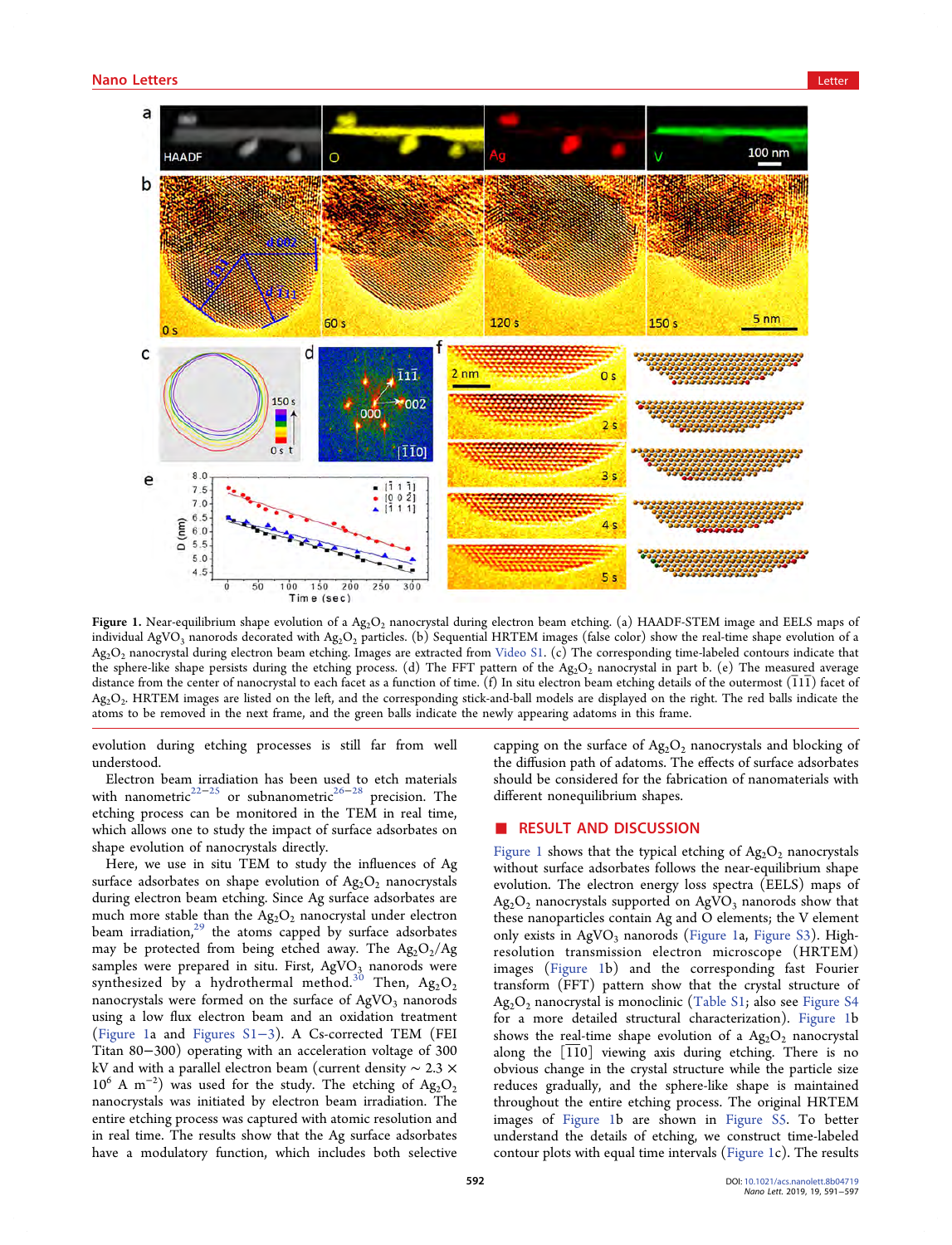#### <span id="page-2-0"></span>Table 1. Calculated Surface Energy per Ag Atom of Different Crystal Facets



**Figure 2.** Anomalous shape evolution of a  $Ag_2O_2$  nanocrystal with Ag surface adsorbates. (a) Sequential HRTEM images (false color) show the real-time shape evolution of the Ag<sub>2</sub>O<sub>2</sub> nanocrystal with Ag surface adsorbates during etching under an electron beam. Images are extracted from [Video S2.](http://pubs.acs.org/doi/suppl/10.1021/acs.nanolett.8b04719/suppl_file/nl8b04719_si_003.avi) The etching process can be divided into three regimes: spherical-to-cuboidal shape transformation, side etching, and bottom etching. The corresponding time-labeled contours in each regime are listed in the right column. The original HRTEM images are shown in [Figure S12](http://pubs.acs.org/doi/suppl/10.1021/acs.nanolett.8b04719/suppl_file/nl8b04719_si_001.pdf). (b) The measured average distances from the center of the nanocrystal to (200) and (002) and (220) facets as a function of time. Error bars indicate the standard deviation. (c) Migration trajectories of three surface adsorbates including a newly formed one. (d) Schematic illumination of the anomalous etching process.

show that etching of the nanocrystal occurs mostly in the upper part with the exposed surface. We quantified the evolution of the nanoparticle shape by tracking the propagation of different facets. We first determine the crystal center of the  $Ag_2O_2$  particle ([Figure S6\)](http://pubs.acs.org/doi/suppl/10.1021/acs.nanolett.8b04719/suppl_file/nl8b04719_si_001.pdf) and measure the distance from the center of the crystal to these three facets: (002),  $(111)$ , and  $(111)$  [\(Figure 1](#page-1-0)b). The distances as a function of time are plotted in [Figure 1](#page-1-0)e. The etching rate of each facet (slope of each plot) is roughly proportional to their surface free energy ((002)  $\sim$  1.98 eV per Ag atom, (111)  $\sim$ 1.57 eV per Ag atom, and  $(\overline{1}1\overline{1}) \sim 1.86$  eV per Ag atom) as shown in Table 1. This suggests that the etching process is

near-equilibrium, as predicted by the Wulff construction theory. The atomic pathways of etching on the  $(11\overline{1})$  facet are shown in [Figure 1](#page-1-0)f. First, some atoms at the atomic steps with fewer neighbors are removed preferentially (0−3 s). Subsequently, atoms in the outmost layer of  $(111)$  facet are completely removed (4 s). Due to surface diffusion, some atoms (marked by green balls) can be adsorbed at the steps to "heal" the defects. The subsequent etching of the  $(\overline{111})$  facet ([Figure S7\)](http://pubs.acs.org/doi/suppl/10.1021/acs.nanolett.8b04719/suppl_file/nl8b04719_si_001.pdf) and the etching of the  $(111)$  facet [\(Figure S8](http://pubs.acs.org/doi/suppl/10.1021/acs.nanolett.8b04719/suppl_file/nl8b04719_si_001.pdf)) show similar trends. Therefore, the shape evolution of the  $Ag_2O_2$  nanocrystal without surface adsorbates is near-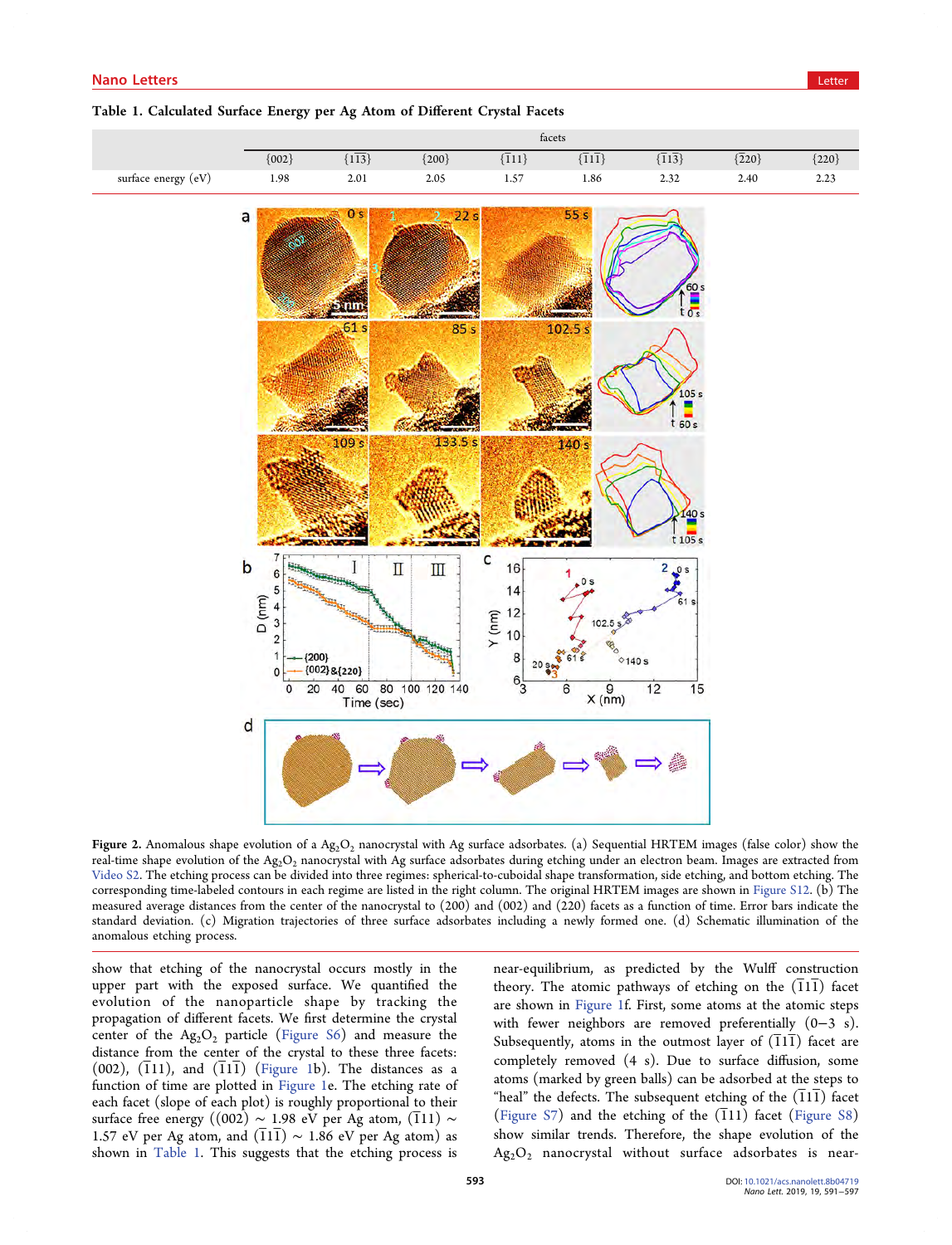<span id="page-3-0"></span>

Figure 3. Selective capping and dynamics of Ag surface adsorbates on the Ag<sub>2</sub>O<sub>2</sub> nanocrystal. (a) Sequential HRTEM images (false color) and atomic models show the movement of Ag surface clusters on the  $Ag_2O_2$  surface during electron beam etching. The Ag clusters adsorbed at the junction between the (200) and (002) facets terminals (marked by purple arrows) are more stable than those on the (002) facets (marked by green arrows). (b) Sequential snapshots of HRTEM images and atomic models show the in situ growth of an Ag surface adsorbate and its adjustment function during electron beam etching. The corresponding original HRTEM images are shown in [Figure S15.](http://pubs.acs.org/doi/suppl/10.1021/acs.nanolett.8b04719/suppl_file/nl8b04719_si_001.pdf)

equilibrium-dominated by surface free energy and modified by surface diffusion of adatoms.

Etching of the  $Ag_2O_2$  nanocrystal with Ag surface adsorbates is very different from that of the regular  $Ag_2O_2$  nanocrystal with a clean surface. For example, a  $Ag_2O_2$  nanocrystal with the same monoclinic structure has two adsorbates on the surface of a nanocrystal ([Figure S9\)](http://pubs.acs.org/doi/suppl/10.1021/acs.nanolett.8b04719/suppl_file/nl8b04719_si_001.pdf). Due to the small sizes and the dynamic nature of the clusters, we cannot directly determine the crystal structure of the surface adsorbates during etching. However, through HRTEM and EELS spectra of the remaining cluster, it is clear that the surface adsorbates are Ag clusters with a hexagonal closest packed structure ([Figure S11](http://pubs.acs.org/doi/suppl/10.1021/acs.nanolett.8b04719/suppl_file/nl8b04719_si_001.pdf)). [Figure](#page-2-0) [2](#page-2-0)a shows the real-time shape evolution of a  $Ag_2O_2$  nanoparticle with Ag surface adsorbates during etching, and the corresponding time-labeled contours are listed in the right column.

Based on the characteristics of the shape changes, the etching process of a  $Ag_2O_2$  nanocrystal with the Ag surface adsorbates can be divided into three regimes: spherical-tocuboidal shape transformation (0−60 s), side etching (60−105 s), and bottom etching (105−140 s). At the initial stage, atoms at the steps with fewer neighbors are sputtered away preferentially, and some atoms diffuse on the surface randomly to heal defects (see [Figure S13\)](http://pubs.acs.org/doi/suppl/10.1021/acs.nanolett.8b04719/suppl_file/nl8b04719_si_001.pdf), which is similar to the etching of the nanoparticle with a clean surface. Subsequently, the etching of the (002) facet becomes faster and the sphere-like nanoparticle transforms to cuboid-like shape (22−60 s) as shown in [Figure 2a](#page-2-0). During this process, a new Ag cluster marked by the number 3 formed probably due to the reduction of the Ag<sub>2</sub>O<sub>2</sub> through the formula: Ag<sub>2</sub>O<sub>2</sub>  $\rightarrow$  Ag + O<sub>2</sub>. Cluster 2 and cluster 3 remain stationary, while cluster 1 moves randomly, and it eventually merges with the cluster 3 as indicated by the contours and migration trajectories in [Figure](#page-2-0) [2](#page-2-0)c. In the second regime, the  $Ag_2O_2$  cuboid nanocrystal is

pinned by the Ag clusters at the corners. Etching proceeds by gradually removing the side surface, and there is almost no change in the vertical direction ([Figure 2b](#page-2-0)). The method of determining the center of the particle (reference point) in [Figure 2a](#page-2-0) is shown in [Figure S14](http://pubs.acs.org/doi/suppl/10.1021/acs.nanolett.8b04719/suppl_file/nl8b04719_si_001.pdf).

The etching is mainly along the right side of the nanocrystal from 61 to 85 s, but both sides are etched after 85 s; this observation will be discussed in more detail later in this Letter. In the end, the three Ag clusters are combined to form a large one. In the last regime, the top of the  $Ag_2O_2$  nanocrystal is completely capped with a Ag cluster. Intuitively, with the protection of a Ag cluster, the  $Ag_2O_2$  nanocrystal can only be etched from the side. However, as the width decreases, the height also decreases accordingly likely due to minimization of the surface free energy of a certain volume, which is different from the case of the second subprocess ([Figure 2](#page-2-0)b). Eventually, the  $Ag_2O_2$  nanocrystal is completely etched away, leaving only the surface adsorbates.

We further find that the etching rate of the (200), (002), and (220) facets is not proportional to their theoretical surface free energy ((200), 2.05 eV per Ag atom; (002), 1.98 eV per Ag atom; (220), 2.23 eV per Ag atom as listed in [Table 1](#page-2-0)). Therefore, etching of the  $Ag_2O_2$  nanocrystal with Ag surface adsorbates is characterized by nonequilibrium shape transformation. The shape evolution process is highlighted in [Figure](#page-2-0) [2](#page-2-0)d.

To further study the microscopic mechanisms behind the anomalous shape evolution of the  $Ag_2O_2$  nanocrystal, we focus on the influences of Ag surface clusters on the sphere-tocuboid transformation. Figure 3a shows the Ag surface adsorbates on the  $Ag_2O_2$  nanocrystal surface, while the nanocrystal is etched away. At the initial state, cluster 1 (marked by green arrow) sits on the (002) facet and cluster 2 (marked by purple arrow) is adsorbed at the junction between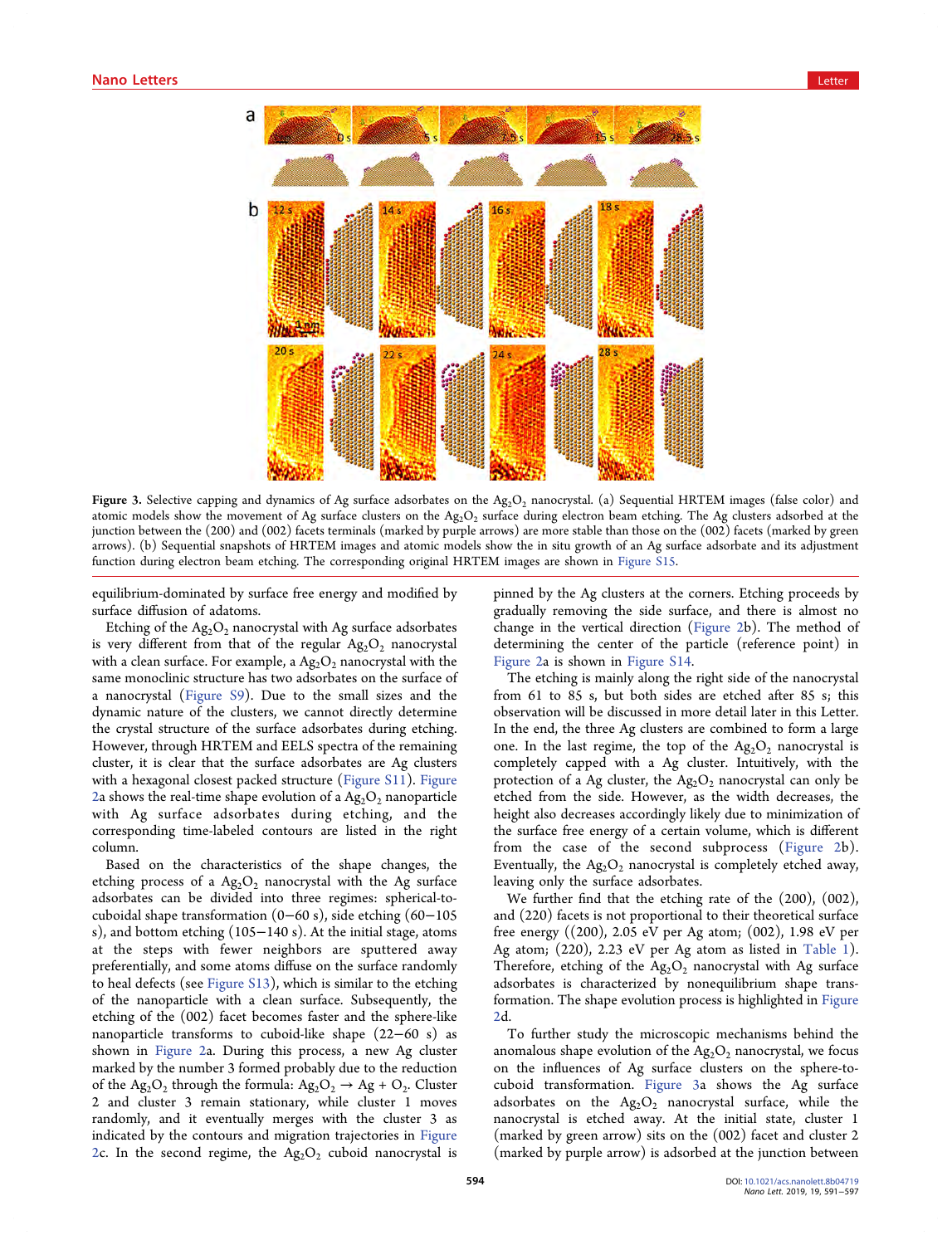

Figure 4. Asymmetric side etching of the cuboidal Ag<sub>2</sub>O<sub>2</sub> nanocrystal with Ag surface adsorbates. (a–g) Sequential HRTEM images (false color) and the atomic models show that the etching speed of the  $Ag_2O_2$  nanocrystal is faster on the right side than the left. The atoms of Ag clusters are marked with purple, and the Ag atoms in the  $Ag_2O_2$  nanocrystal are marked with orange. The corresponding original HRTEM images are shown in [Figure S16.](http://pubs.acs.org/doi/suppl/10.1021/acs.nanolett.8b04719/suppl_file/nl8b04719_si_001.pdf) (h, i) Corresponding FFT patterns of bottom part and top part, which are separated by the dislocation line. (j) The measured distances from the center of the nanocrystal to the left and right facets as a function of time.

the (200) and (002) facets. Then, cluster 1 moves randomly on the (200) facet, while the nanocrystal is etched away. It splits into two at 28 s, and the right one quickly combines with cluster 2. Meanwhile, cluster 2 is almost stationary at the facet junction. The behavior of Ag clusters on the  $Ag_2O_2$  nanocrystal surface is likely due to the energy variations of different positions. For instance, the Ag cluster is fixed at the corner due to a high adsorption energy, while it moves randomly on the flat (002) surface without a preferable location and eventually bonds with the atoms at the corners of the  $Ag_2O_2$  crystal. [Figure 3b](#page-3-0) shows the formation of a new Ag cluster and how it affects the etching of different facets at the atomic level. From 12 to 16 s, etching starts from the atomic steps and some atoms diffuse on the surface to form absorbed atoms. These atoms come together to form a cluster (see details in frames between 18 and 28 s). Before the cluster formation, two layers of the (200) facet and three layers of the (002) facet are etched (12−22 s). However, after the cluster formation, only the (002) facet is etched. Etching along the (200) facet is stopped, which is probably due to a Ag cluster that caps the atomic steps of the (200) facet. The (002) facet has two terminals, and even though the left terminal is capped with the Ag cluster, etching can still proceed along the atomic steps at the right terminal. Further etching leads to the conversion of a spherical nanocrystal to a cuboid.

As mentioned above, in the second regime of etching, the etching rate on the right side of the cuboidal  $Ag_2O_2$ nanocrystal is much faster than that on the left side (61.5− 88 s). After 88 s, the etch rates on both sides become similar. Figure 4a shows the  $Ag_2O_2$  nanocrystal is divided into two

parts by one dislocation line. The corresponding FFT patterns (Figure 4h,i) of these two parts indicate that they have the same crystal structure but along different zone axes with the bottom along  $[010]$  and the top along  $[111]$ . As shown in the atomic model in Figure 4a, the (200) facet on the left, (220) facet on the top, and the  $(20\overline{2})$  facet on the right side are highlighted.

We calculate the facet energy of a  $Ag_2O_2$  nanocrystal using the density functional theory (DFT), and the results are shown in [Table 1.](#page-2-0) Comparing the surface energy of the (200) facet (2.05 eV per Ag atom) and the (220) facet (2.23 eV per Ag atom), the etching is preferential along the sides of the  $Ag_2O_2$ nanocrystal in order to reduce the surface energy. As shown in Figure 4a−e, there are no atomic steps on the left side, while there are some on the right side as pointed out by blue arrows. The atoms at the atomic steps have fewer neighbors, which may be etched away quickly. As the etching progresses, the dislocation line gradually moves to the corner until it disappears at 88 s (Figure 4a−e). At that moment, both sides of the crystal are {200} facets, and the majority of atomic steps disappear (Figure 4f,g), resulting in almost the same etching rates on both sides. Figure 4j shows the distances from the crystal center to the left and right facet surfaces as a function of time. We first built a Cartesian coordinate system for the sequential images [\(Figure S17](http://pubs.acs.org/doi/suppl/10.1021/acs.nanolett.8b04719/suppl_file/nl8b04719_si_001.pdf)). The coordinate origin of Cartesian coordinate system is a characteristic position on the substrate; the  $x$  axis is parallel to the substrate, and the positions on left and right sides are marked by yellow and blue lines, respectively.  $L_x$  and  $R_x$  ( $x = 0, 1, 2, 3, 4, 5, 6, 7, 8$ ) represent the distance from coordinate origin to the left and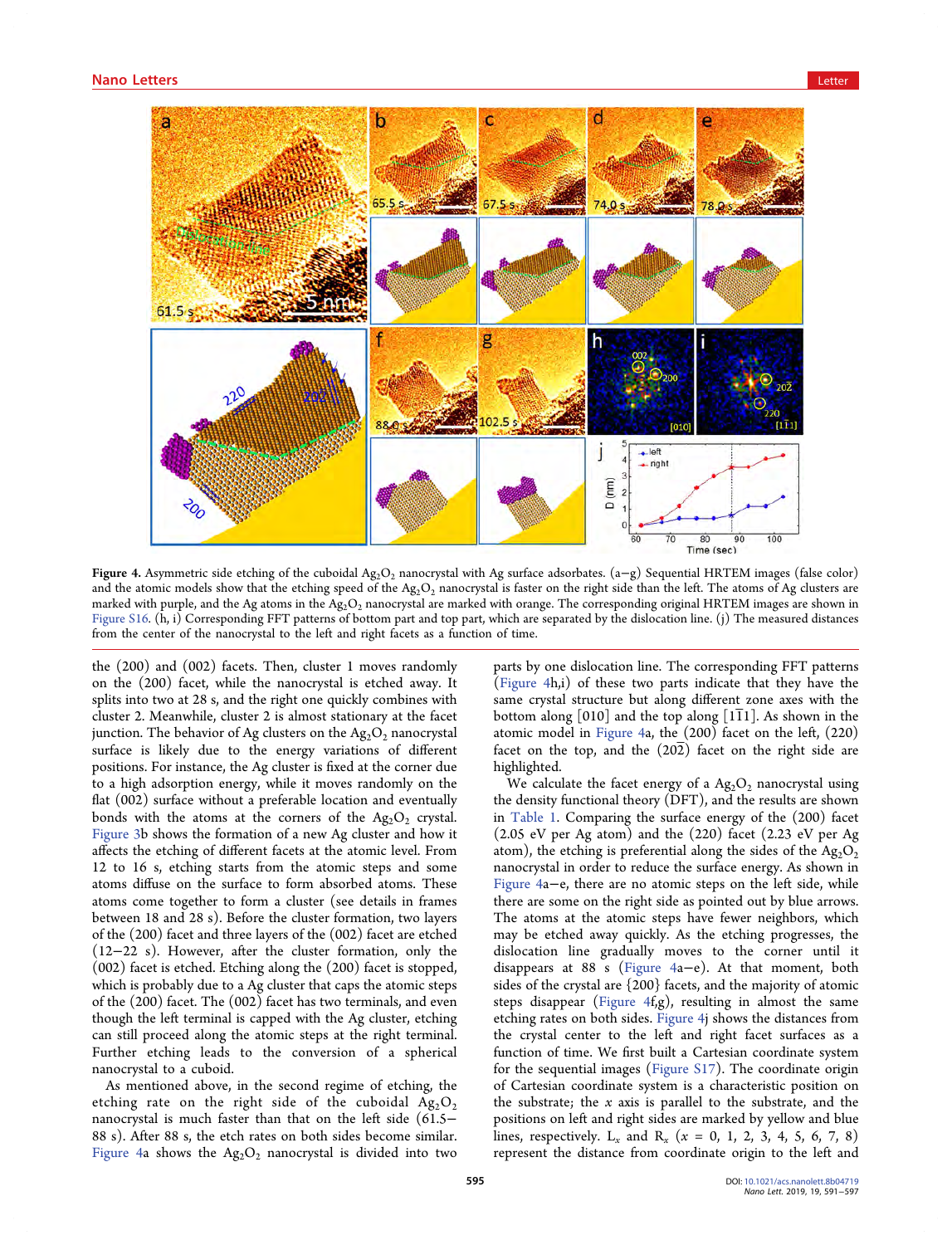## <span id="page-5-0"></span>nano Letters and the control of the control of the control of the control of the control of the control of the<br>Letters and the control of the control of the control of the control of the control of the control of the contr

right sides, so we can use this feature position as a reference to study the motion on both sides of the nanocrystal.

#### ■ CONCLUSION

In summary, we have observed the anomalous shape evolution of  $Ag_2O_2$  nanocrystals modulated by the surface adsorbates during the etching process under an electron beam. The Ag surface adsorbates strongly influence the atomic pathways of Ag2O2 nanocrystal etching. Different from the etching of  $Ag_2O_2$  nanocrystals with a clean surface, which show the nearequilibrium shape evolution,  $Ag_2O_2$  nanocrystals with Ag surface adsorbates present a distinct facet development during etching. The facets with atomic steps are etched away preferentially. For the facet without atomic steps, the etch rate is dependent on the surface energy. For example, the etching rates of the (200), (002), and (220) facets are sequentially decreased. Ag adsorbates modify the  $Ag_2O_2$ nanocrystal surface configuration by selectively capping the junction between two neighboring facets, which prevent the edge atoms from being etched away and block the diffusion path of surface atoms. This work suggests potential strategies for controlling the nonequilibrium shape transformation of nanocrystals with surface adsorbates. The ability to directly observe the dynamic processes of nanocrystals at the atomic scale may assist the study and design of many other nanocrystals with novel and controlled shapes.

#### ■ ASSOCIATED CONTENT

#### **6** Supporting Information

The Supporting Information is available free of charge on the [ACS Publications website](http://pubs.acs.org) at DOI: [10.1021/acs.nano](http://pubs.acs.org/doi/abs/10.1021/acs.nanolett.8b04719)[lett.8b04719](http://pubs.acs.org/doi/abs/10.1021/acs.nanolett.8b04719).

Synthesis of AgVO<sub>3</sub> nanorods, preparation of Ag<sub>2</sub>O<sub>2</sub> nanocrystals, materials characterization and TEM observation, density functional theory calculation, elemental characterization of the as-prepared  $AgVO<sub>3</sub>$ nanoribbons, growth route of  $Ag_2O_2$  particles on  $Ag_{(1-x)}VO_3$  substrates, elemental characterization of the as-prepared  $Ag_2O_2$  nanocrystals loaded on the surface of AgVO<sub>3</sub>, atomic structure of an Ag<sub>2</sub>O<sub>2</sub> crystal with a clear surface, original HRTEM images of  $\text{Ag}_2\text{O}_2$ , determination of the crystal center, representative HRTEM images illustrating the etching processes of the  $(\overline{1}1\overline{1})$ ,  $(\overline{1}11)$ , and  $(200)$  facets, atomic structure of an  $Ag_2O_2$  crystal with surface adsorbates, shape and structure of Ag clusters changed randomly during the etching process, characterization of the remaining surface Ag cluster after electron beam etching, HRTEM images, sequential images showing the movements of both left and right sides of the nanocrystal, periodic slabs used to model the different surfaces of  $Ag_2O_2$  and calculated surface energy per Ag atom of different crystal facets, crystal structure data, and video captions ([PDF](http://pubs.acs.org/doi/suppl/10.1021/acs.nanolett.8b04719/suppl_file/nl8b04719_si_001.pdf))

Video S1 ([AVI](http://pubs.acs.org/doi/suppl/10.1021/acs.nanolett.8b04719/suppl_file/nl8b04719_si_002.avi))

Video S2 ([AVI](http://pubs.acs.org/doi/suppl/10.1021/acs.nanolett.8b04719/suppl_file/nl8b04719_si_003.avi))

### ■ AUTHOR INFORMATION

#### Corresponding Authors

\*E-mail: [slt@seu.edu.cn](mailto:slt@seu.edu.cn).

\*E-mail: [hmzheng@lbl.gov.](mailto:hmzheng@lbl.gov)

#### ORCID<sup>®</sup>

Litao Sun: [0000-0002-2750-5004](http://orcid.org/0000-0002-2750-5004) Haimei Zheng: [0000-0003-3813-4170](http://orcid.org/0000-0003-3813-4170)

#### Author Contributions

The manuscript was written through contributions of all authors. Q.Z., H.Z., and L.S. conceived the project. Q.Z. performed the in situ TEM imaging. G.G. performed the calculations. Q.Z., Y.S., X.P., Y.W., H.D., and L.W. carried out the data analysis. Q.Z., H.Z., and L.S. cowrote the paper with all authors contributing to the discussion and preparation of the manuscript.

#### Notes

The authors declare no competing financial interest.

### ■ ACKNOWLEDGMENTS

This work was funded by the U.S. Department of Energy (DOE), Office of Science, Office of Basic Energy Sciences (BES), Materials Sciences and Engineering Division under contract no. DE-AC02-05-CH11231 within the in situ TEM program (KC22ZH). The work at Southeast University was supported by the National Natural Science Foundation of China (51420105003, 11327901, 11525415, and 11674052). Work at the Molecular Foundry was supported by the Office of Science, Office of Basic Energy Sciences, of the U.S. Department of Energy under contract no. DE-AC02- 05CH11231. Q.Z. acknowledges funding support from the China Scholarship Council (201606090071) and Scientific Research Foundation of Graduate School of Southeast University (YBPY1708). We thank Chengyu Song for his help with the Tecnai microscope setup.

#### ■ ABBREVIATIONS

HRTEM, high-resolution transmission electron microscope; EELS, energy-loss spectroscopy; FFT, fast Fourier transformation; DFT, density functional theory.

#### ■ REFERENCES

(1) Bell, A. T. Science 2003, 299, 1688−1691.

(2) Yan, W.; Mahurin, S. M.; Pan, Z.; Overbury, S. H.; Dai, S. J. Am. Chem. Soc. 2005, 127, 10480−10481.

(3) Weimann, S.; Kremer, M.; Plotnik, Y.; Lumer, Y.; Nolte, S.; Makris, K.; Segev, M.; Rechtsman, M.; Szameit, A. Nat. Mater. 2017, 16, 433.

(4) Zhang, Q.; Yin, K.; Dong, H.; Zhou, Y.; Tan, X.; Yu, K.; Hu, X.; Xu, T.; Zhu, C.; Xia, W.; et al. Nat. Commun. 2017, 8, 14889.

(5) Niu, K.; Xu, Y.; Wang, H.; Ye, R.; Xin, H. L.; Lin, F.; Tian, C.; Lum, Y.; Bustillo, K. C.; Doeff, M. M.; et al. Science advances 2017, 3, No. e1700921.

(6) Zhang, Q.; Shi, Z.; Yin, K.; Dong, H.; Xu, F.; Peng, X.; Yu, K.; Zhang, H.; Chen, C.-C.; Valov, I.; et al. Nano Lett. 2018, 18, 5070− 5077.

(7) Xia, W.; Zhang, Q.; Xu, F.; Sun, L. ACS Appl. Mater. Interfaces 2016, 8, 9170−9177.

(8) Sun, S.; Yuan, D.; Xu, Y.; Wang, A.; Deng, Z. ACS Nano 2016, 10, 3648−3657.

(9) Zhu, F.; Men, L.; Guo, Y.; Zhu, Q.; Bhattacharjee, U.; Goodwin, P. M.; Petrich, J. W.; Smith, E. A.; Vela, J. ACS Nano 2015, 9, 2948− 2959.

(10) Syrenova, S.; Wadell, C.; Nugroho, F. A.; Gschneidtner, T. A.; Fernandez, Y. A. D.; Nalin, G.; Ś witlik, D.; Westerlund, F.; Antosiewicz, T. J.; Zhdanov, V. P.; et al. Nat. Mater. 2015, 14, 1236. (11) Wang, X.; Swihart, M. T. Chem. Mater. 2015, 27, 1786−1791. (12) Poul, L.; Hansen, J. B. W.; Helveg, S.; Rostrup-Nielsen, J. R.; Clausen, B. S.; Topsøe, H. Science 2002, 295, 2053−2055.

Nano Lett. 2019, 19, 591-597